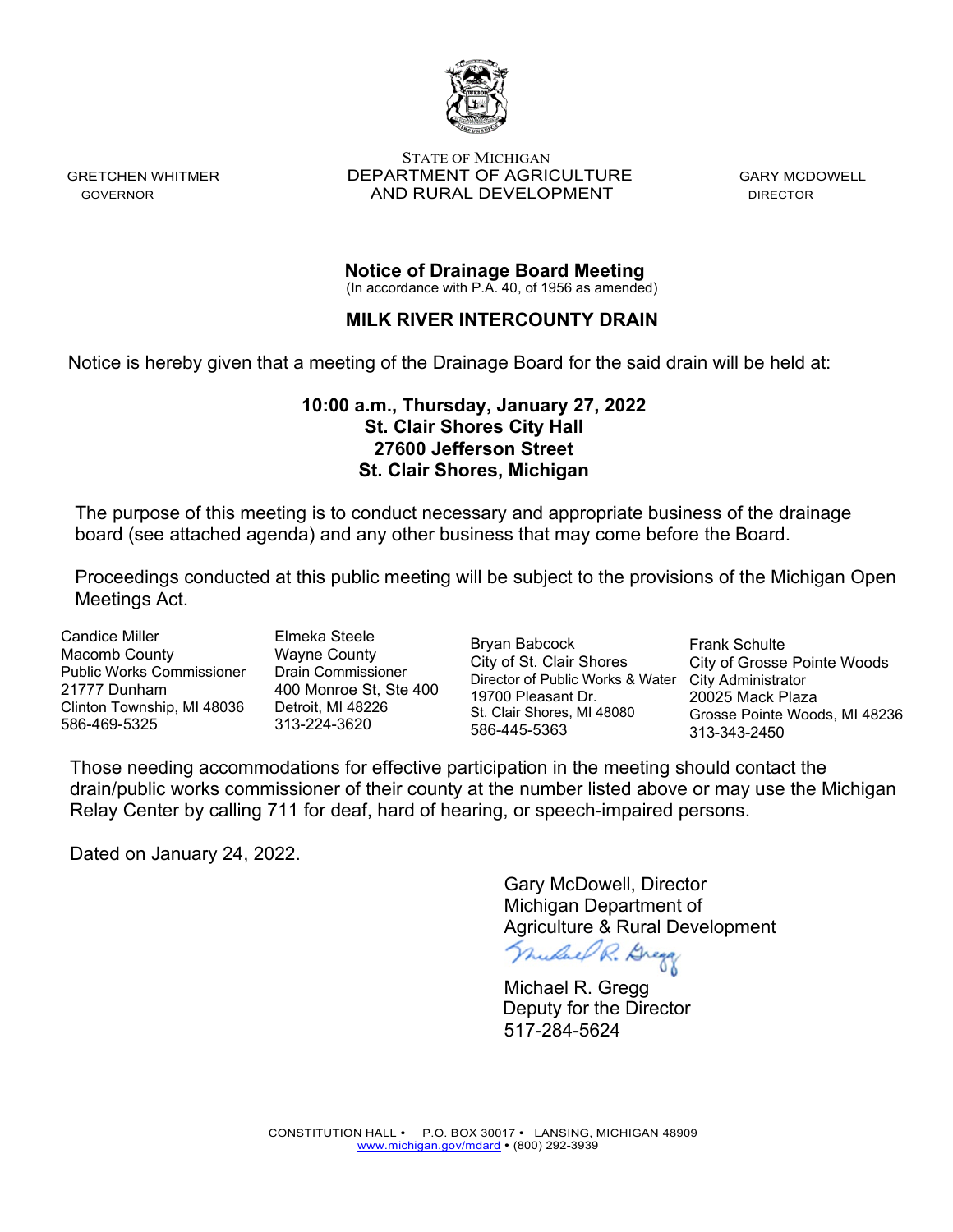

#### STATE OF MICHIGAN

#### GOVERNOR **AND RURAL DEVELOPMENT** DIRECTOR

January 24, 2022

## **SENT VIA EMAIL**

Ms. Candice Miller Macomb County Public Works Commissioner 21777 Dunham Clinton Township, MI 48036

Ms. Elmeka Steele Wayne County Drain Commissioner 400 Monroe St, Ste 400 Detroit, MI 48226

Mr. Bryan Babcock City of St. Clair Shores Director of Public Works & Water 19700 Pleasant Dr. St. Clair Shores, MI 48080

Mr. Frank Schulte City of Grosse Pointe Woods City Administrator 20025 Mack Plaza Grosse Pointe Woods, MI 48236

RE: Milk River Intercounty Drain

Ladies and Gentlemen:

Enclosed is a Notice of Meeting. If accessible, please post it in your office or in your building where other such notices are posted. Also, in accordance with P.A. 528 of the Public Acts of 2012, if your county maintains a website that is accessible to the public, **this notice and agenda** shall be posted on the homepage or on a separate webpage dedicated to public notices.

Also, please prepare an Affidavit of Posting and forward one copy to this office.

Sincerely,<br>*Mulael R. Brega* 

 Michael R. Gregg Environmental Stewardship Division

MRG:jm

CONSTITUTION HALL • P.O. BOX 30017 • LANSING, MICHIGAN 48909 [www.michigan.gov/mdard](http://www.michigan.gov/mdard) • (800) 292-3939